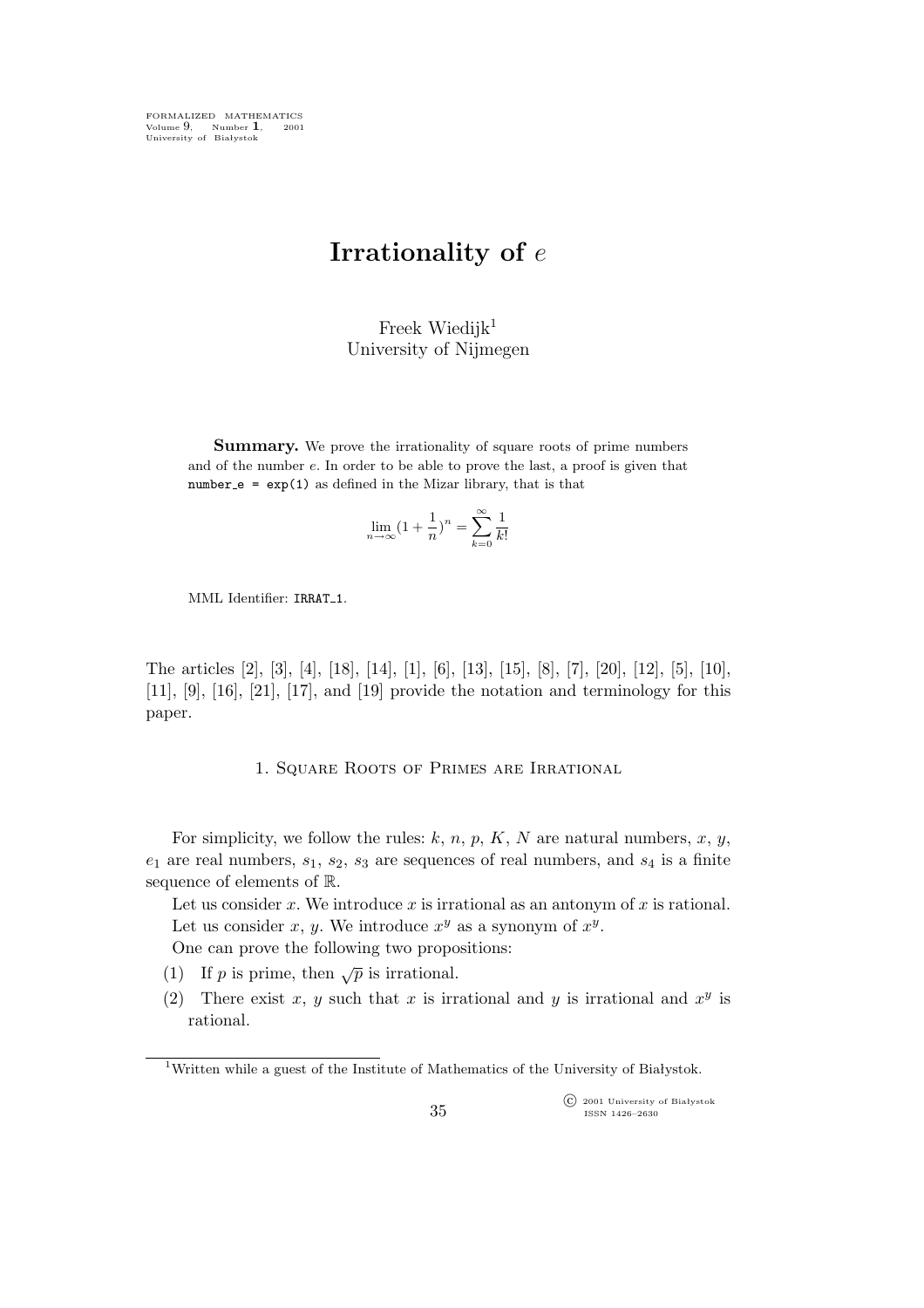2. A PROOF THAT  $e = e$ 

The scheme *LambdaRealSeq* deals with a unary functor *F* yielding a real number, and states that:

There exists  $s_1$  such that for every *n* holds  $s_1(n) = \mathcal{F}(n)$  and for all  $s_2$ ,  $s_3$  such that for every n holds  $s_2(n) = \mathcal{F}(n)$  and for every *n* holds  $s_3(n) = \mathcal{F}(n)$  holds  $s_2 = s_3$ 

for all values of the parameter.

Let us consider k. The functor  $a_k$  is a sequence of real numbers and is defined by:

(Def. 1) For every *n* holds  $\mathbf{a}_k(n) = \frac{n-k}{n}$ .

Let us consider k. The functor  $\mathbf{b}_k$  is a sequence of real numbers and is defined by:

(Def. 2) For every *n* holds  $\mathbf{b}_k(n) = \binom{n}{k}$  $\binom{n}{k}\cdot n^{-k}.$ 

Let us consider n. The functor  $\mathbf{c}_n$  is a sequence of real numbers and is defined as follows:

(Def. 3) For every k holds  $\mathbf{c}_n(k) = \binom{n}{k}$  $\binom{n}{k}\cdot n^{-k}.$ 

Next we state the proposition

(3)  ${\bf c}_n(k) = {\bf b}_k(n).$ 

The sequence **d** of real numbers is defined as follows:

(Def. 4) For every *n* holds  $\mathbf{d}(n) = (1 + \frac{1}{n})^n$ .

The sequence **e** of real numbers is defined as follows:

(Def. 5) For every k holds  $\mathbf{e}(k) = \frac{1}{k!}$ .

We now state a number of propositions:

- (4) If  $n > 0$ , then  $n^{-(k+1)} = \frac{n^{-k}}{n}$  $\frac{-n}{n}$ .
- (5) For all real numbers x, y, z, v, w such that  $y \neq 0$  and  $z \neq 0$  and  $v \neq 0$ and  $w \neq 0$  holds  $\frac{x}{y \cdot z \cdot \frac{v}{w}} = \frac{w}{z}$  $\frac{w}{z} \cdot \frac{x}{y \cdot v}$ .
- (6)  $\binom{n}{k+1} = \frac{n-k}{k+1} \cdot \binom{n}{k}$  $\binom{n}{k}$ .
- (7) If  $n > 0$ , then  $\mathbf{b}_{k+1}(n) = \frac{1}{k+1} \cdot \mathbf{b}_k(n) \cdot \mathbf{a}_k(n)$ .
- (8) If  $n > 0$ , then  $a_k(n) = 1 \frac{k}{n}$  $\frac{k}{n}$ .
- (9)  $\mathbf{a}_k$  is convergent and  $\lim(\mathbf{a}_k) = 1$ .
- (10) For every  $s_1$  such that for every n holds  $s_1(n) = x$  holds  $s_1$  is convergent and  $\lim s_1 = x$ .
- (11) For every *n* such that  $n > 0$  holds  $\mathbf{b}_0(n) = 1$ .
- $(12)$   $\frac{1}{k+1} \cdot \frac{1}{k!} = \frac{1}{(k+1)!}$ .
- (13) **b**<sub>k</sub> is convergent and  $\lim_{k \to \infty} (\mathbf{b}_k) = \frac{1}{k!}$  and  $\lim_{k \to \infty} (\mathbf{b}_k) = \mathbf{e}(k)$ .
- (14) If  $k < n$ , then  $0 < a_k(n)$  and  $a_k(n) \leq 1$ .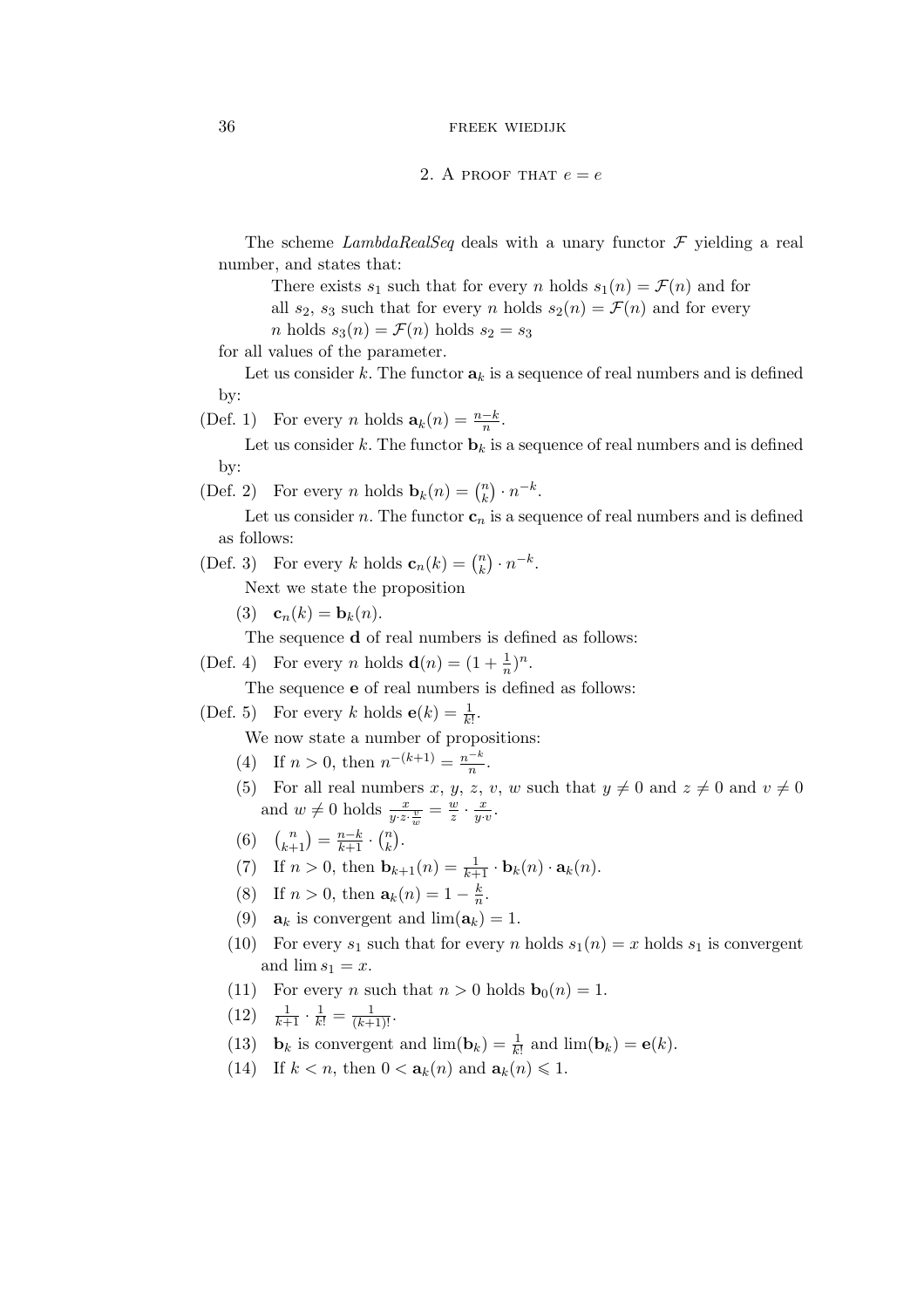- (15) If  $n > 0$ , then  $0 \le \mathbf{b}_k(n)$  and  $\mathbf{b}_k(n) \le \frac{1}{k!}$  and  $\mathbf{b}_k(n) \le \mathbf{e}(k)$  and  $0 \le \mathbf{c}_n(k)$ and  $\mathbf{c}_n(k) \leq \frac{1}{k!}$  and  $\mathbf{c}_n(k) \leq \mathbf{e}(k)$ .
- (16) For every  $s_1$  such that  $s_1 \uparrow 1$  is summable holds  $s_1$  is summable and  $\sum s_1 = s_1(0) + \sum (s_1 \uparrow 1).$
- (17) For every  $s_4$  such that len  $s_4 = n$  and  $1 \leq k$  and  $k < n$  holds  $(s_4)_{11}(k) =$  $s_4(k+1)$ .
- (18) For every  $s_4$  such that len  $s_4 > 0$  holds  $\sum s_4 = s_4(1) + \sum ((s_4)_{11})$ .
- (19) Let given n and given  $s_1$ ,  $s_4$ . Suppose len  $s_4 = n$  and for every k such that  $k < n$  holds  $s_1(k) = s_4(k+1)$  and for every k such that  $k \geq n$  holds  $s_1(k) = 0$ . Then  $s_1$  is summable and  $\sum s_1 = \sum s_4$ .
- (20) If  $x \neq 0$  and  $y \neq 0$  and  $k \leq n$ , then  $\langle \begin{pmatrix} n \\ 0 \end{pmatrix} \rangle$  ${n \choose 0} x^0 y^n, \ldots, {n \choose n}$  $\binom{n}{n} x^n y^0 (k+1) =$  $\binom{n}{k}$  $\binom{n}{k} \cdot x^{n-k} \cdot y^k.$
- (21) If  $n > 0$  and  $k \le n$ , then  $\mathbf{c}_n(k) = \langle \begin{pmatrix} n \\ 0 \end{pmatrix} \rangle$  ${n \choose 0} 1^0(\frac{1}{n})^n, \ldots, {n \choose n}$  $\binom{n}{n} 1^n \left(\frac{1}{n}\right)^0 \left(k+1\right).$
- (22) If  $n > 0$ , then  $\mathbf{c}_n$  is summable and  $\sum(\mathbf{c}_n) = (1 + \frac{1}{n})^n$  and  $\sum(\mathbf{c}_n) = \mathbf{d}(n)$ .
- (23) **d** is convergent and  $\lim_{x \to a} d = e$ .
- (24) **e** is summable and  $\sum$ **e** = exp 1.
- (25) Let given K and  $d_1$  be a sequence of real numbers. If for every n holds  $d_1(n) = (\sum_{\alpha=0}^{\kappa} (\mathbf{c}_n)(\alpha))_{\kappa \in \mathbb{N}}(K)$ , then  $d_1$  is convergent and  $\lim_{\alpha \to \infty} d_1 =$  $(\sum_{\alpha=0}^{\kappa} \mathbf{e}(\alpha))_{\kappa \in \mathbb{N}} (\widetilde{K}).$
- (26) If  $s_1$  is convergent and  $\lim s_1 = x$ , then for every  $e_1$  such that  $e_1 > 0$ there exists N such that for every n such that  $n \geq N$  holds  $s_1(n) > x - e_1$ .
- (27) Suppose that
	- (i) for every  $e_1$  such that  $e_1 > 0$  there exists N such that for every n such that  $n \geq N$  holds  $s_1(n) > x - e_1$ , and
	- (ii) there exists N such that for every n such that  $n \geq N$  holds  $s_1(n) \leq x$ . Then  $s_1$  is convergent and  $\lim s_1 = x$ .
- (28) If  $s_1$  is summable, then for every  $e_1$  such that  $e_1 > 0$  there exists K such that  $(\sum_{\alpha=0}^{\kappa} (s_1)(\alpha))_{\kappa \in \mathbb{N}}(K) > \sum s_1 - e_1.$
- (29) If  $n \ge 1$ , then **d** $(n) \le \sum \mathbf{e}$ .
- (30) If  $s_1$  is summable and for every k holds  $s_1(k) \geq 0$ , then  $\sum s_1 \geq 0$  $(\sum_{\alpha=0}^{\kappa} (s_1)(\alpha))_{\kappa \in \mathbb{N}}(K).$
- (31) **d** is convergent and  $\lim_{n \to \infty} \mathbf{d} = \sum_{n=1}^{\infty} \mathbf{e}.$

*e* can be characterized by the condition:

(Def. 6)  $e = \sum \mathbf{e}$ .

*e* can be characterized by the condition:

(Def. 7)  $e = \exp 1$ .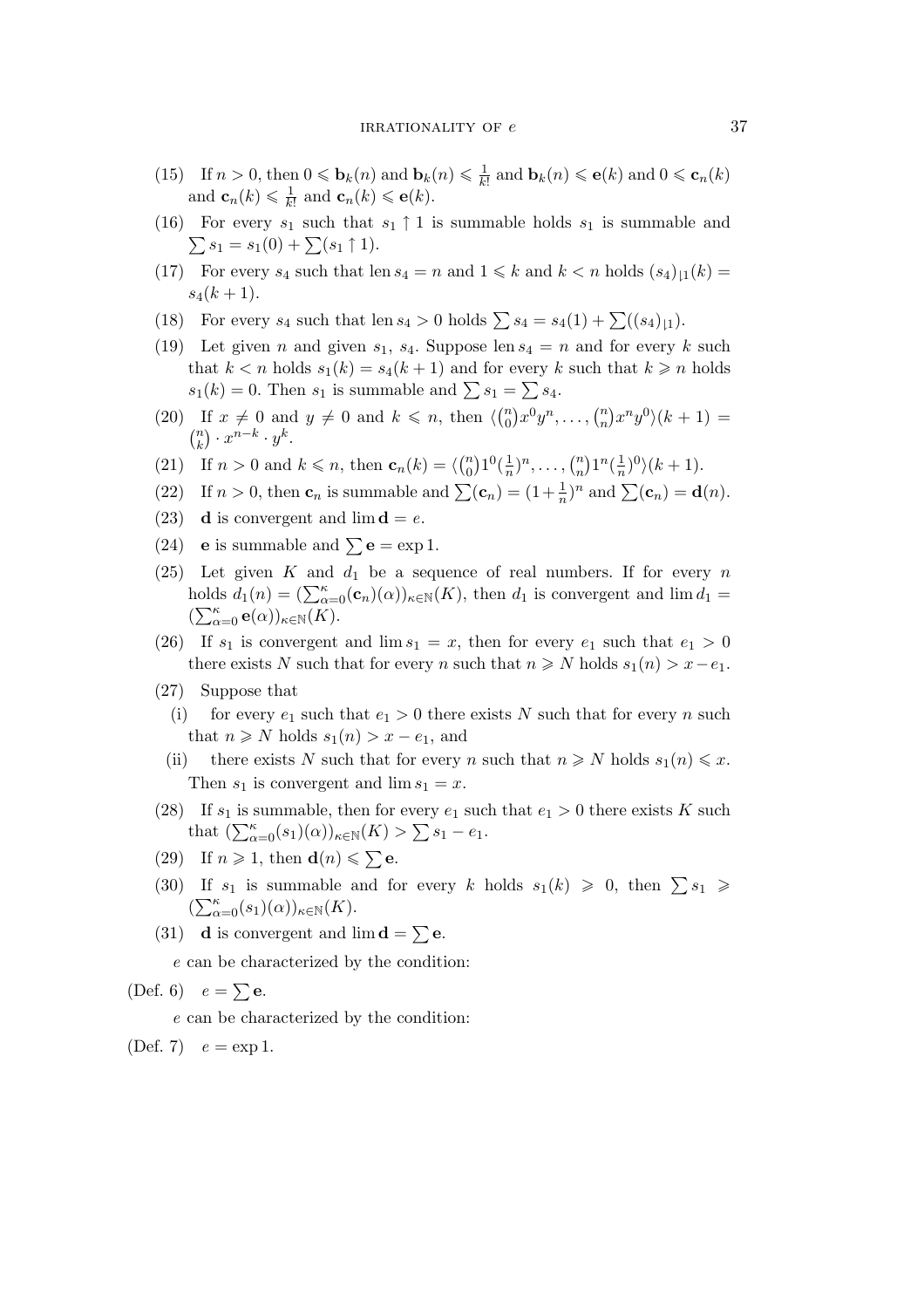## 38 FREEK WIEDIJK

## 3. The Number e is Irrational

We now state a number of propositions:

- (32) If x is rational, then there exists n such that  $n \geq 2$  and  $n! \cdot x$  is integer.
- (33)  $n! \cdot e(k) = \frac{n!}{k!}$ .
- (34)  $\frac{n!}{k!} > 0.$
- (35) If  $s_1$  is summable and for every n holds  $s_1(n) > 0$ , then  $\sum s_1 > 0$ .
- (36)  $n! \cdot \sum_{n=0}^{\infty} (e \uparrow (n+1)) > 0.$
- (37) If  $k \leq n$ , then  $\frac{n!}{k!}$  is integer.
- (38)  $n! \cdot (\sum_{\alpha=0}^{\kappa} \mathbf{e}(\alpha))_{\kappa \in \mathbb{N}}(n)$  is integer.
- (39) If  $x = \frac{1}{n+1}$ , then  $\frac{n!}{(n+k+1)!} \leq x^{k+1}$ .
- (40) If  $n > 0$  and  $x = \frac{1}{n+1}$ , then  $n! \cdot \sum_{n=0}^{\infty} (e \uparrow (n+1)) \leq \frac{x}{1-x}$ .
- (41) If  $n \ge 2$  and  $x = \frac{1}{n+1}$ , then  $\frac{x}{1-x} < 1$ .
- (42) *e* is irrational.

## **REFERENCES**

- [1] Grzegorz Bancerek. The fundamental properties of natural numbers. *Formalized Mathematics*, 1(**1**):41–46, 1990.
- [2] Grzegorz Bancerek and Krzysztof Hryniewiecki. Segments of natural numbers and finite sequences. *Formalized Mathematics*, 1(**1**):107–114, 1990.
- [3] Czesław Byliński. Functions and their basic properties. *Formalized Mathematics*, 1(**1**):55– 65, 1990.
- [4] Czesław Byliński. Functions from a set to a set. *Formalized Mathematics*, 1(**1**):153–164, 1990.
- [5] Czesław Byliński. The sum and product of finite sequences of real numbers. *Formalized Mathematics*, 1(**4**):661–668, 1990.
- [6] Marek Chmur. The lattice of natural numbers and the sublattice of it. The set of prime numbers. *Formalized Mathematics*, 2(**4**):453–459, 1991.
- [7] Krzysztof Hryniewiecki. Basic properties of real numbers. *Formalized Mathematics*, 1(**1**):35–40, 1990.
- [8] Andrzej Kondracki. Basic properties of rational numbers. *Formalized Mathematics*, 1(**5**):841–845, 1990.
- [9] Jarosław Kotowicz. Convergent sequences and the limit of sequences. *Formalized Mathematics*, 1(**2**):273–275, 1990.
- [10] Jarosław Kotowicz. Monotone real sequences. Subsequences. *Formalized Mathematics*, 1(**3**):471–475, 1990.
- [11] Jarosław Kotowicz. Real sequences and basic operations on them. *Formalized Mathematics*, 1(**2**):269–272, 1990.
- [12] Jarosław Kotowicz. Functions and finite sequences of real numbers. *Formalized Mathematics*, 3(**2**):275–278, 1992.
- [13] Rafał Kwiatek. Factorial and Newton coefficients. *Formalized Mathematics*, 1(**5**):887–890, 1990.
- [14] Rafał Kwiatek and Grzegorz Zwara. The divisibility of integers and integer relative primes. *Formalized Mathematics*, 1(**5**):829–832, 1990.
- [15] Konrad Raczkowski and Andrzej Nędzusiak. Real exponents and logarithms. *Formalized Mathematics*, 2(**2**):213–216, 1991.
- [16] Konrad Raczkowski and Andrzej Nędzusiak. Serieses. *Formalized Mathematics*, 2(**4**):449– 452, 1991.